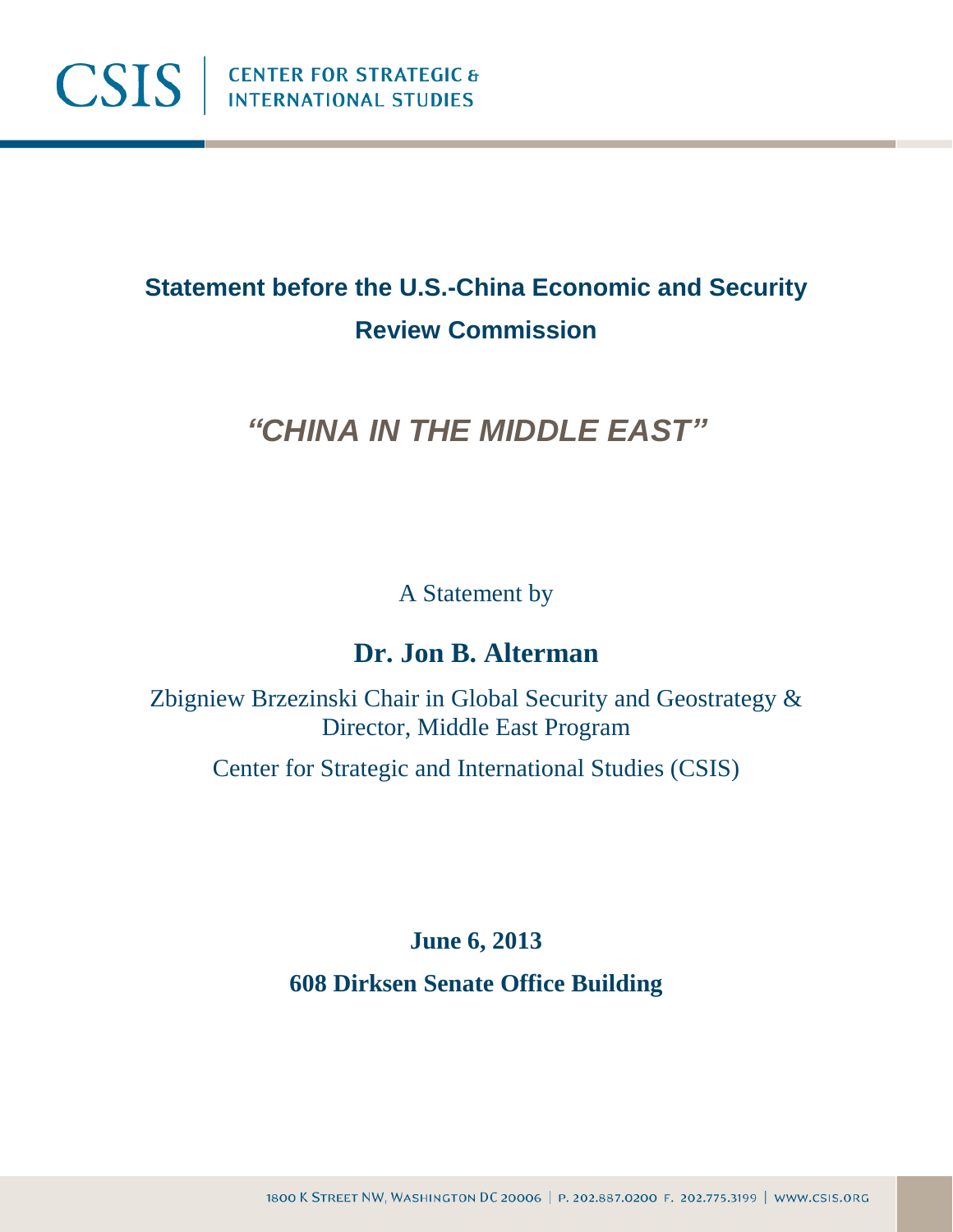#### TESTIMONY FOR THE U.S.-CHINA ECONOMIC AND SECURITY REVIEW COMMISSION

#### **CHINA IN THE MIDDLE EAST**

JUNE 6, 2013

*JON B. ALTERMAN, PH.D., Zbigniew Brzezinski Chair in Global Security and Geostrategy and Director, Middle East Program, Center for Strategic and International Studies*

China has an energy problem. Over the two decades since it became a net oil importer, it has grown increasingly reliant on energy supplies from the Middle East, a part of the world which is both prone to instability and in which it has little influence. Making matters worse, Chinese strategic thinking remains focused on the possibility of a confrontation with the United States, which has far more influence in the Middle East than China does. China, therefore, is doubly vulnerable. Its economic growth—and the domestic political stability that growth helps provide—is dependent on energy that China cannot secure alone, and it relies on the good will of a country it often sees to be its principal potential foe to help provide that security.

For China, there is no simple way out of its paradox. It has pursued fuels other than oil and gas such as coal and nuclear power—but its needs are growing so rapidly, including to fuel its growing fleet of automobiles, that increasing reliance on oil and gas seems to be a certainty in the coming decades. China has also sought to diversify its sources of oil, looking to invest especially in Africa, to avoid reliance on the Middle East. However, the Middle East is where the oil is, and whether it is tapping into growing Iraqi production or increasing supplies from Saudi Arabia, China finds much of the available increments of additional oil in the Middle East, regardless of their long-held desire to diversify away from it.

Making the matter more complex, the United States is increasing its military presence in China's immediate neighborhood, and many in the Middle East believe the shift will be at their expense. The U.S. ability to affect China's maritime ties with the Middle East will surely increase, while Middle Eastern states may seek a greater Chinese maritime role. At the same time, the United States will be far more energy-independent than it has been for decades, creating a stark contrast with a China whose dependence on Middle Eastern energy is likely to grow.

China can neither withdraw from the Middle East nor avoid devising a strategy toward the region. It needs to navigate its way through what seems certain to be a sustained confrontation between Iran and the rest of the world, and it needs to craft an approach to the roiling politics that are reshaping the Middle East today, some of which threaten to tip the region into even more turmoil.

Some in China want a new role, and they see opportunities in the Middle East for China to establish itself as a responsible global actor. Many current and aspiring Chinese allies in the Middle East also want China to have a new role, in some cases to supplement strong relationships with the United States, and in some cases to balance against U.S. power. There is little unity in China or elsewhere on what a new Chinese role should look like or what its priorities should be. Still, it is all but certain that China will have a larger role in the Middle East in the coming decades, even if it takes on such a role more slowly and cautiously than many in China and the Middle East would prefer.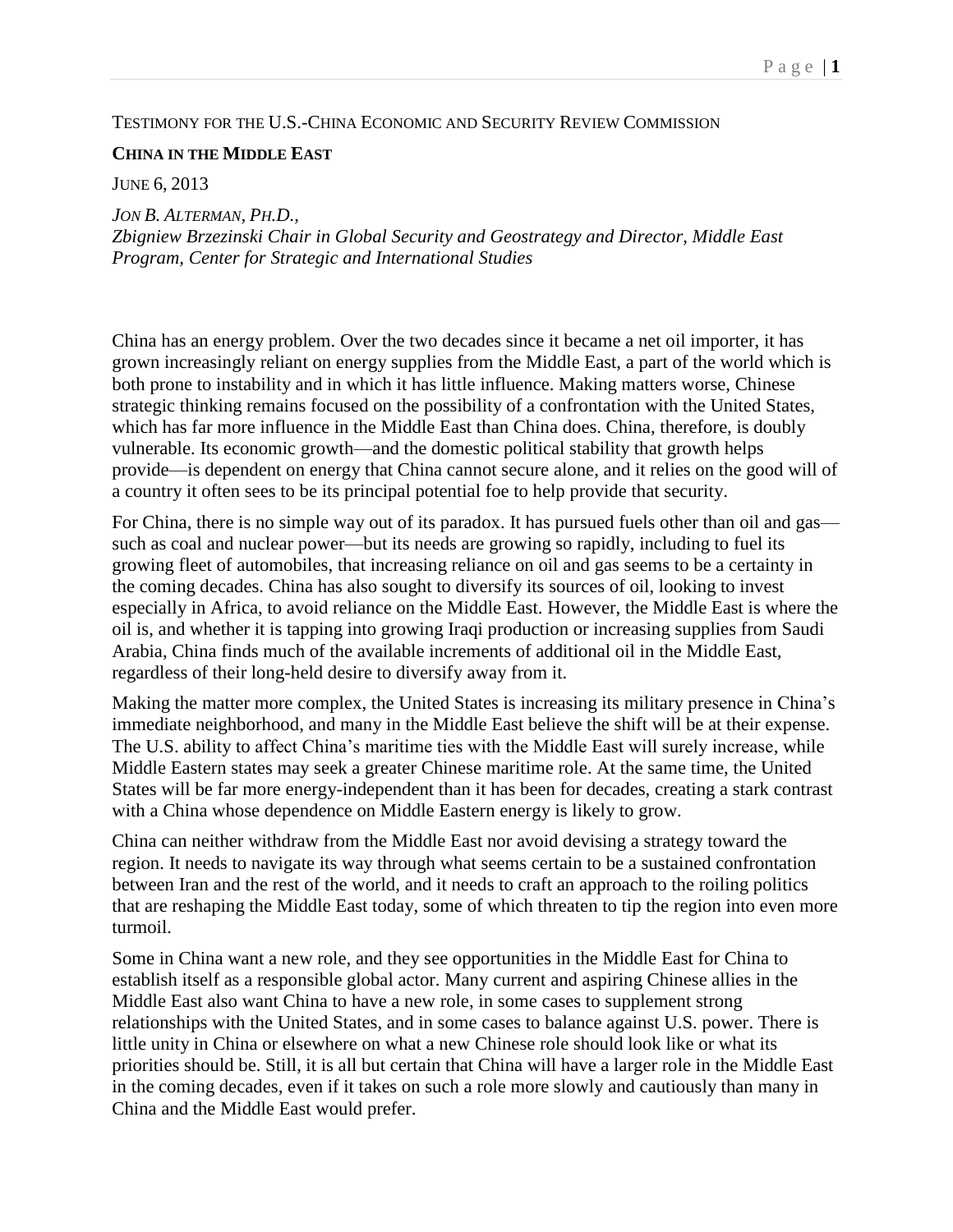#### **China's approach to the Middle East**

 $\overline{a}$ 

China's interest in the Middle East did not begin with oil, but oil transformed it. Trade with the region dates back to antiquity and continued through the centuries of the Silk Road. In modern times, each grappled with crumbling empires and the European colonialism that capitalized on their internal weaknesses. As wars broke out, and revolutions occurred in both places, each was too absorbed in its own turmoil to take much notice of the other.

China's revolutionary fervor made the country a cheerleader for change in the Middle East in the mid-twentieth century, but China's impact was mostly symbolic, and it provided only token assistance to revolutionary forces. China's hostility to Western hegemony in the Cold War made recognition of China an appealing way for revolutionary movements to signal their departure from the status quo: in 1956, Gamal Abdel Nasser's recognition of Communist China alienated the Eisenhower Administration and helped set in train the Suez Canal Crisis; after Algerians won their bloody war of independence against France, they turned de Gaulle's old villa into the Chinese embassy. Few U.S. allies recognized Communist China, and most U.S. foes did.

But China had an overwhelmingly internal focus in this period, wholly occupied first with recovering from World War II and consolidating the revolution and later with the Great Leap Forward and the Cultural Revolution. China did not really turn to the Middle East until the 1980s, when a more market-oriented government sought markets for low-cost weapons to support a domestic arms industry. It was not until China became a net importer of oil in 1993 that the Middle East took on a strategic cast for the Chinese leadership.

Chinese diplomacy since the 1970s has focused on strategic objectives related to easing China's way in the world. Trumpeting a policy of non-intervention in others' internal politics and seeking positive relations with a wide variety of states, China generally has been content to play a modest role in global affairs. Simply put, China has been content to be a "market taker," seeking to maximize the benefit it derives from conditions it finds around the world. In the past, China pursued a policy characterized as "accomplishing something to some extent." It participated in international dialogues, insisted on non-interference in domestic affairs, and consistently opposed the use of force.<sup>1</sup> Sometimes these relations have been seemingly contradictory, as when it has pursued close ties with antagonists such as Israel, Iran, and Saudi Arabia. China has taken the attitude that it cannot affect the strategic decisions of any of these states. Where an international consensus has existed, China would often join it, but it is hard to recall circumstances in which it took the lead in shaping one.

The country's interests are outgrowing that approach, however. As China's global footprint rises, China increasingly finds itself thrust into the position of "market maker." Its demands are too large not to affect the global environment, and its external vulnerabilities are too large to rely on others to defend them. While China has played an outsized role in Asian affairs for centuries, its words and actions suggest a growing consensus inside China that the country must act more and more like a global power. The result is a somewhat awkward diplomacy in which China visibly struggles to define and carry out a new strategy.

Seen another way, Chinese diplomacy is being forced out of passively managing risk. As the stakes grow, an increasing number of Chinese analysts complain that such a conservative

<sup>1</sup>Liu Zhongmin, "On Political Unrest in the Middle East and China's Diplomacy," *Journal of Middle Eastern and Islamic Studies (in Asia),* vol. 6, no. 1 (2012), p. 8.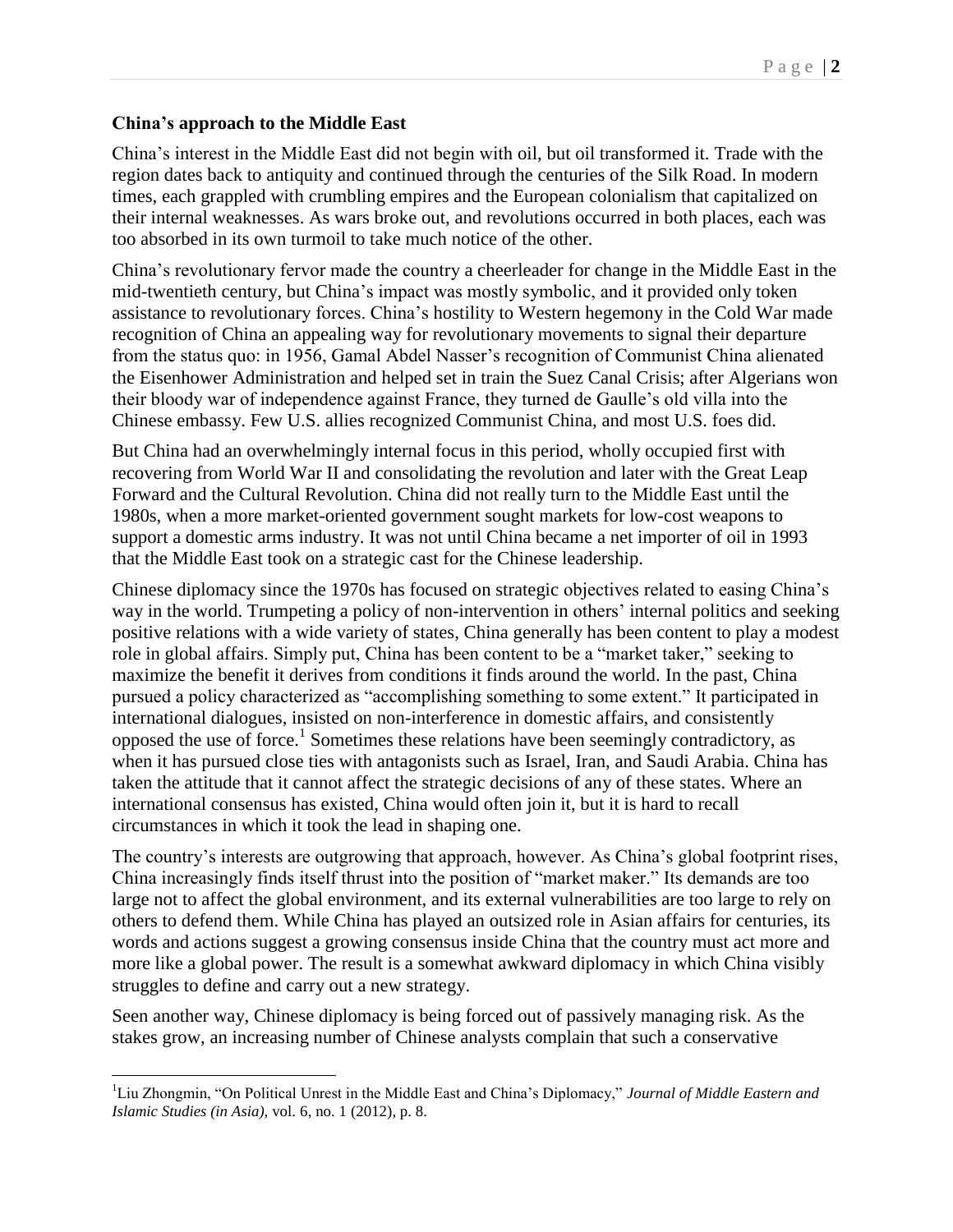approach not only fails to protect Chinese interests, but it also elicits growing disappointment from Chinese partners who believe that China's growing power and their growing trade relationships with China should yield greater diplomatic benefits.

The Middle East has several characteristics that make it especially delicate for China. First, the region is unavoidable in a way that other regions are not. China need not have a strong position in Europe, and its ties to both Africa and Latin America are discretionary. China's swiftly growing energy needs, however, draw China ever-deeper into Middle Eastern affairs.

Second, the U.S. posture in the Middle East, and the strategic relations it has with virtually all regional governments, makes China feel vulnerable. China is relatively poor and militarily weak, and the United States has an ability to sustain tens of thousands of forces in the region for years on end in a way that China cannot emulate for decades. The United States' diplomatic and military strength in the Middle East influences all of China's relations in the region. The Saudi ambassador to China observed recently, "In order to understand China's relations with the Gulf states, one must understand Sino-American relations."<sup>2</sup>

Third, the region's swirling politics create a problem. As a status-quo power, China's instinct to support sitting governments has put it on the wrong side of victorious revolutionary movements in Egypt, Libya, and Tunisia. Broader change could make China more isolated in the region as it seeks to establish itself. Further, Chinese analysts are wary of delving too deeply into the region's internal developments, out of fear that their analysis of failing Middle Eastern authoritarian regimes will be taken as veiled critique of China's own leadership.

China's early efforts to explore a larger Middle Eastern role were somewhat awkward. After 2001, however, China acted quietly but effectively in the shadow of U.S. conflict with the region. China managed not to get drawn into U.S.-led wars in Iraq and Afghanistan, and it reaped benefits from what critics of the United States saw as a "war against Islam." As the United States waged a high-profile "Global War on Terror," Chinese companies moved in and won energy and infrastructure contracts. In the first decade of the twenty-first century, the Chinese economy boomed, fueled in significant measure by imported Middle Eastern oil.

There is something else drawing China into the Middle East—the Middle Eastern powers themselves. Many of them, and especially several oil producers in the Gulf, are eager for a greater Chinese role. In part, the interest in China stems from insecurity about U.S. intentions, especially with visible U.S. fatigue at the posture it has maintained in the Gulf for decades. Taken at face value, the language the United States and China have used to describe the region was pointedly different: the United States called for "energy independence" and "ending addiction" to Middle Eastern oil; Beijing advocated "energy interdependence," "energy security," and "strategic partnerships."<sup>3</sup> The United States' language makes Gulf leaders uneasy, while China's language makes them feel more secure.

The attraction of China is more than merely language, though. Some powers seem to feel that having a competitor to the United States in the region would improve their bargaining position. This is true not only of Iran, which seeks leverage against the United States, but even countries such as Saudi Arabia, which have long and strategic ties to the United States. China's historic

<sup>&</sup>lt;sup>2</sup> Khalid R. Al-Rodhan, "China's Strategic Posture in the Gulf, 1980-2010," Ph.D. Dissertation, Girton College, Cambridge University, 2011, p. 114.

 $3$  Al-Rodhan, p. 250.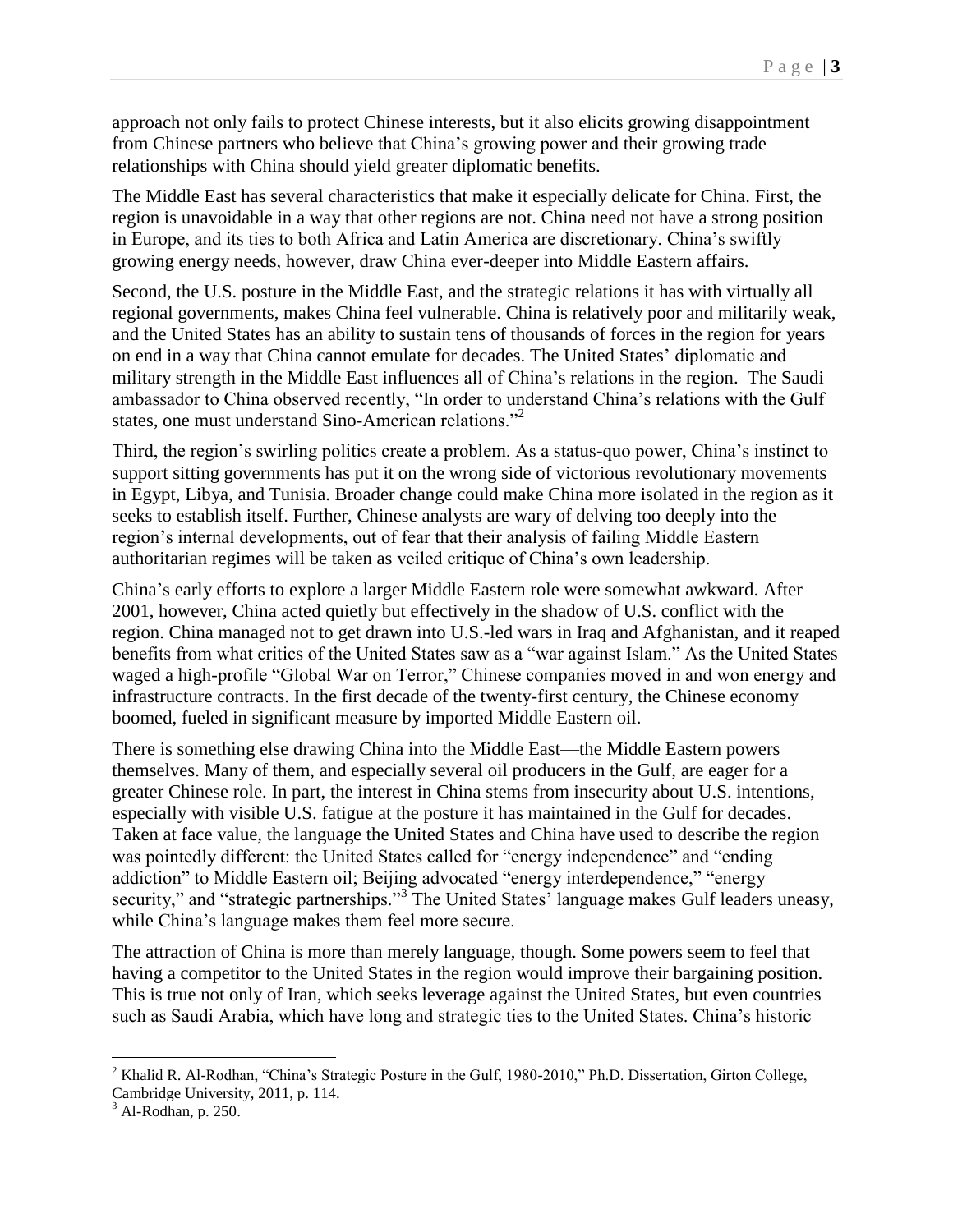disinterest in domestic affairs, its willingness to sell weapons without Congressional meddling, and its ability to move swiftly gives these countries what they want quicker. It also spurs the United States to remove roadblocks to acquiring desired U.S. goods.

Finally, many petroleum producers see China as the future, a rising power that will be consuming their oil for decades more. China's eagerness for economic growth makes them a necessarily less fickle power, and one with a reliance on the Middle East that the United States does not share in the same way. Some see the U.S. relationship as something that can only diminish, while the relationship with China is something that will likely grow.

In 2011, China accounted for half of the growth in oil consumption worldwide, and the Energy Information Administration estimates that China alone will account for 64 percent of the growth in global consumption in 2011-13.<sup>4</sup> China now imports more oil than the United States,<sup>5</sup> and BP estimates that China will consume more oil than the United States by 2029.<sup>6</sup> With an increasing amount of U.S. imports coming directly from Canada and Mexico, China is a huge buyer from the rest of the world's producers.

#### **China's strategy toward Iran and its neighbors**

China's most difficult relationship in the Middle East is with Iran. On the surface, this seems unlikely. After all, China and Iran have a robust trading relationship, and they share a skepticism of U.S. intentions. Their common history dates back more than a millennium, and each former empire sees itself as much a civilization as a country. With a common view that the international order intends to constrain their actions unfairly,  $\frac{1}{2}$  each seeks a new order that allows it to achieve its rightful place in the world. A deeper investigation, however, reveals a deep Chinese unease with Iran, and a growing Iranian reliance on China that is not reciprocated.

There are many reasons for China's caution toward Iran. First, Iran's estrangement from many countries—most pointedly the United States—brings great scrutiny to the Chinese-Iranian relationship and imposes costs on China that it would rather avoid. The Vice President of the China Institute of International Studies told an Arab researcher, "We never hear the U.S. complaining about China's relationship with Saudi Arabia. But we hear them complain about Iran."<sup>8</sup> An Iranian scholar points out the problem from a Chinese perspective aptly: Chinese trade with Iran is a seemingly impressive \$22 billion, but is less than one-fortieth of China's trade with its three largest trading partners: the United States, the European Union and Japan.<sup>9</sup> It is with these countries that China has a strategic imperative to manage its relations. At the extreme, the Chinese goal is to persuade the United States and its allies that it is a responsible

<sup>4</sup> U.S. Energy Information Administration, China Country Brief, http://www.eia.gov/countries/cab.cfm?fips=CH **<sup>5</sup>**Robin M. Mills, "Who's Winning the Great Energy Rat Race?" *Foreign Policy*, March 8, 2013,

[http://www.foreignpolicy.com/articles/2013/03/08/whos\\_winning\\_the\\_great\\_energy\\_rat\\_race\\_china\\_oil\\_importer.](http://www.foreignpolicy.com/articles/2013/03/08/whos_winning_the_great_energy_rat_race_china_oil_importer)  $6$  BP Energy Outlook 2030, p. 33.

 $<sup>7</sup>$  One author points out that while both countries are "revisionist" powers with regard to the international system,</sup> they are at odds because Iran is a revolutionary revisionist power intent on bringing down the existing international order while China is a reformist revisionist power that seeks to enhance China's position in that order. Mohsen Shariantnia, "Iran-China Relations: An overview of critical factors," *Iranian Review of Foreign Affairs,* vol. 1, no. 4 (Winter 2011), p. 64.

Al-Rodhan, p. 115.

<sup>9</sup> Mohsen Shariantnia, "Iran-China Relations: An overview of critical factors," *Iranian Review of Foreign Affairs,*  vol. 1, no. 4 (Winter 2011), p. 75.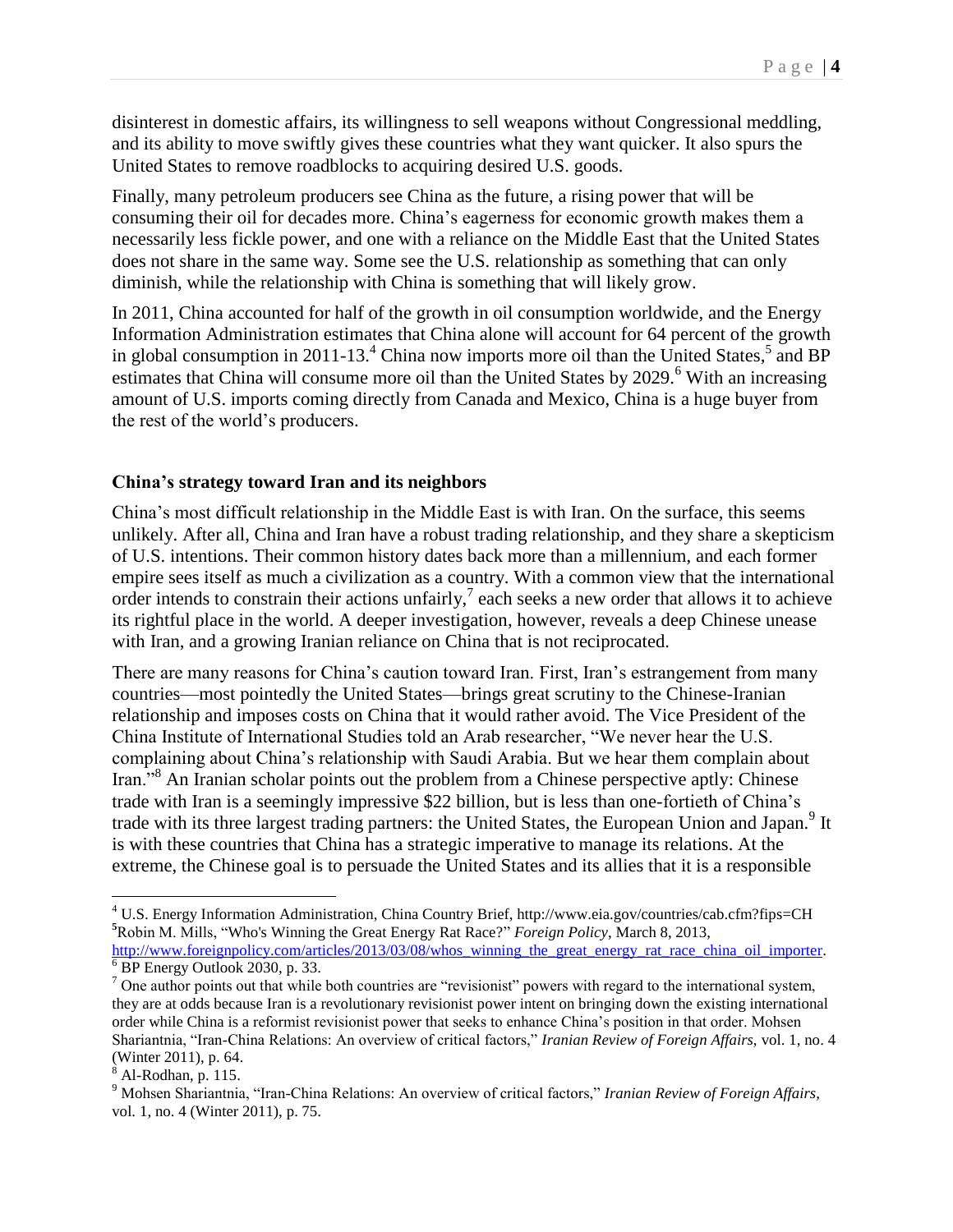global power and not a strategic rival; at minimum, the imperative is not to engage in a direct confrontation with the United States.<sup>10</sup> Sino-American relations remain at the center of Chinese strategic thinking, and whatever U.S. intentions, the Chinese government appears skeptical that China can win a confrontation with the United States in the near term.<sup>11</sup>

China is especially vulnerable when it comes to Middle Eastern energy. The United States has a unique ability to control the sea-lanes between China and Middle Eastern oil producers (in terms both of protecting Chinese supplies and being able to threaten them in case of conflict), and landbased pipelines are far from able to meet China's needs. In addition, Chinese scholars frequently note that the United States is the predominant external power in the Middle East, and while its absolute position may decline somewhat in the face of a re-emphasis on Asia and a retrenchment following the political upheavals of 2011, its position relative to any other outside power is overwhelming and likely to remain so for some time. If, as one Chinese scholar notes, "A peaceful geopolitical environment of the Middle East and North Africa is a requirement for China's energy security,"<sup>12</sup> there is little appetite for a confrontation with the United States, because, as the scholar admits frankly, "China lacks the capability of dealing with international energy politics and risks."<sup>13</sup>

Second, while China is concerned with reliable access to oil, Iran is not the preferred partner. Saudi Arabia is a far greater producer of petroleum products than Iran, and in the last decade it has gone from supplying slightly more oil than Iran to China to supplying more than twice as much. Interestingly, Iran's share of China's oil imports has held relatively steady for the last decade, ranging between 9 and 14 percent and more recently trending at the lower end of that range. But because Iranian exports have been declining overall, Iran's China trade has rocketed from 5 percent to 25 percent of its oil exports.<sup>14</sup> From the Chinese perspective, the strategic relationship is with Saudi Arabia, which now accounts for more than 20 percent of all Chinese oil imports.<sup>15</sup>

The Saudi leadership is quite focused on what it sees as an existential threat from Iran, which includes but is not limited to Iran's proliferation activities. Saudi behavior in global markets has been to reassure customers while increasing production to meet demand. Iranian behavior, by contrast, has been to threaten the stability of supply in order to deter attack, while meanwhile presiding over a decline in actual production. Seen from the perspective of a consumer, which China assuredly is, Saudi Arabia's behavior tends to support China's economic needs, while

 $10$  One scholar wrote in 2011 that Chinese-Iranian political relations have not increased apace with their trade relations "due to the constraining impact of the ever-expanding complex relations between Beijing and Washington on the one hand and the simultaneous perpetuation of tension between Tehran and Washington on the other." Shariantnia, p. 82.

<sup>&</sup>lt;sup>11</sup> One author writes, "The U.S. position as 'the only superpower' will not change within a short period, neither will its dominance over Middle Eastern affairs." Liu Zhongmin, "On Political Unrest in the Middle East and China's Diplomacy," *Journal of Middle Eastern and Islamic Studies (in Asia),* vol. 6, no. 1 (2012), p. 6.

<sup>&</sup>lt;sup>12</sup> Wu Lei, "The Oil Politics and Geopolitical Risks with China 'Going Out' Strategy toward the Greater Middle East," *Journal of Middle Eastern and Islamic Studies (in Asia),* vol. 6, no. 3 (September 2012), p. 63. <sup>13</sup> Ibid., p. 79.

<sup>&</sup>lt;sup>14</sup> United States-China Economic and Security Review Commission, "China-Iran: A Limited Partnership," (Arlington, VA: CENTRA Technology, 2012), p. 19.

<sup>&</sup>lt;sup>15</sup> One author points out that neither President Hu Jintao nor Premier Wen Jiabao visited Iran or Syria since October 2007, but Hu, Wen and then-Vice President Xi Jinping all visited Saudi Arabia. Bo Zhiyue, "China's Middle East Policy: Strategic Concerns and Economic Interests*," MEI Insight*, no. 61 (19 April 2012), Middle East Institute, National University of Singapore, p. 2.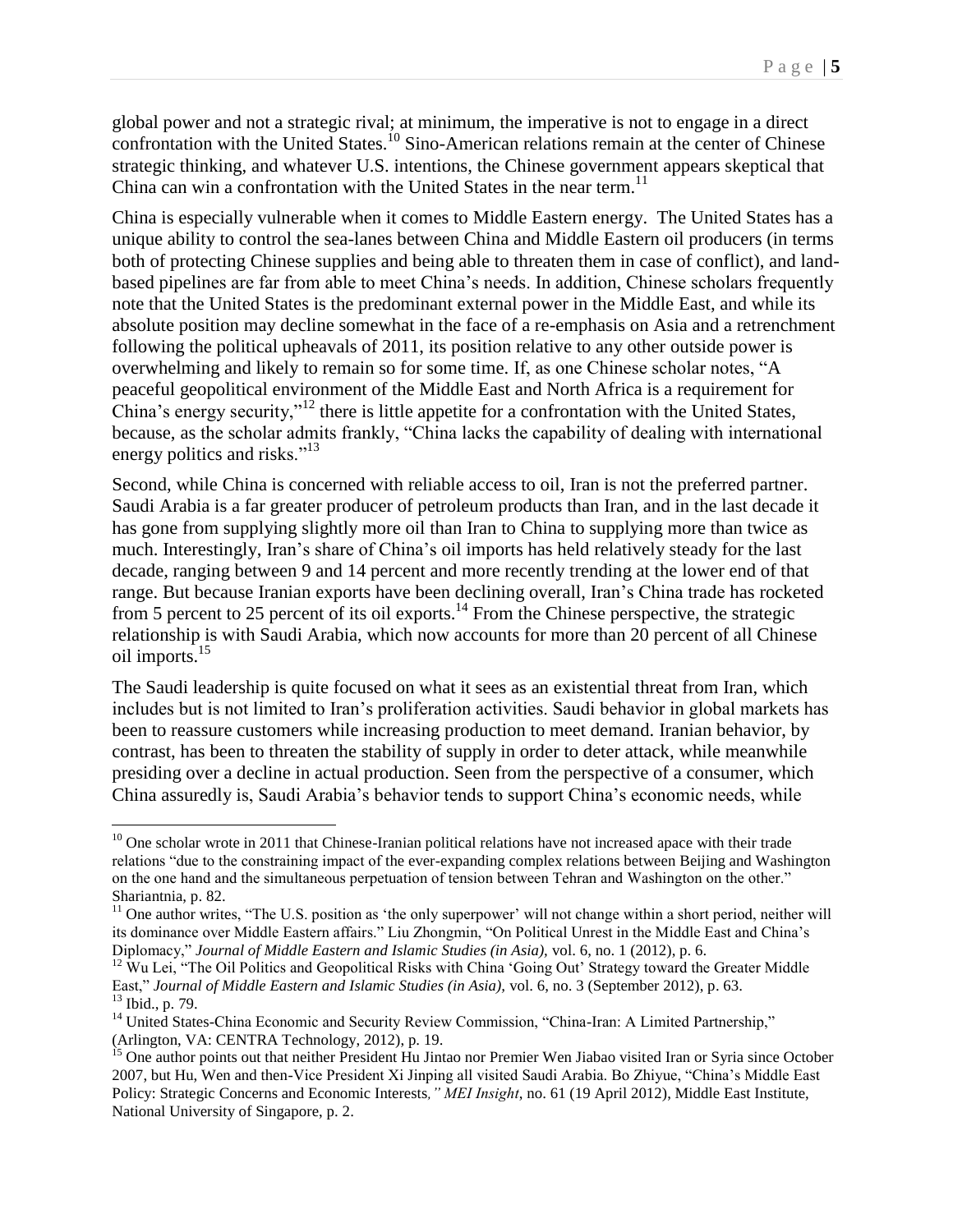Iran's undermines them. Saudi Arabia is not blind to the security implications of such a shift. According to one scholar, "China is increasingly focusing its attention on the Kingdom as a reliable energy partner, while Saudi Arabia sees China as an enormous potential market and strategic partner."<sup>16</sup>

Seen broadly, China has become increasingly strategic to Iran without the reverse being true. Instead, Saudi Arabia China's strategic bet in the Middle East seems to be on ties with Saudi Arabia. Yet Saudi reservations about China's ties to Iran do not trump China's other interests in Iran.

An energy relationship with Iran has two principal benefits to China. The first is economic. When global sanctions depress the demand for Iranian oil, China can obtain that oil at a discount. China is large enough to feel it is unlikely to be sanctioned by the United States, and it feels little obligation to sacrifice its own interests for U.S. strategy. China takes a dim view of sanctions overall, so subverting them—especially when they are not imposed by the United Nations seems the natural approach.

Iran's other benefit to China is as a strategic hedge against U.S. influence. That is to say, in the event of conflict between the United States and China, it behooves China to have energy relationships that the United States cannot turn on and off. Chinese strategists continue to worry out loud about the potential of Sino-American conflict over Taiwan, even as the Chinese-Taiwanese relationship grows increasingly close, and they fear that one of the first U.S. steps in such an event would be to cut China's access to oil. China has taken many steps to ensure its energy supplies, from pursuing pipelines across the Asian steppes to developing port facilities in Burma that would allow some Chinese oil shipments to bypass the Straits of Malacca, which the U.S. Navy could conceivably control. One author urges, "Central Asia is a source of energy supply that demands no protection from any ocean navy. As China is still unable in the near future to build up an ocean navy strong enough to protect its oil shipping lines, this nearby energy source coming by land is obviously of great strategic significance for China's energy security."<sup>17</sup> A senior Chinese scholar of the Middle East put the Chinese balancing act well: He told an Arab researcher, "'It would be the end of the world' if China had to choose between the United States, Saudi Arabia and Iran."<sup>18</sup>

The Chinese government appears concerned but not alarmed over the Iranian nuclear program. Chinese interlocutors consistently assess that more time remains, oppose military action, and encourage the Iranians to negotiate with their adversaries. One possibility is that China is merely seeking to maximize its own bargaining position with both sides by finding a posture that is minimally acceptable to each and then playing one off against the other. It is possible, too, that Chinese diplomats do judge that a resolution is possible on these terms.

What is clearer is that China derives benefits from the current state of affairs. Many Chinese strategists seem delighted at the prospect of the United States being tangled up in enduring

<sup>&</sup>lt;sup>16</sup> Naser al-Tamimi, "China-Saudi Arabia Relations: Economic Partnership or Strategic Alliance?" Discussion paper, Durham University, HH Sheikh Naser Al-Sabah Programme, Durham, UK, p. 1.

<sup>17</sup> Guang Pan, "China's Energy Strategy and Primary Role of the Middle East in This Strategy," *Journal of Middle Eastern and Islamic Studies (in Asia),* vol. 2 no. 2 (2008), p. 67.

 $^{18}$  Al-Rodhan, p. 115.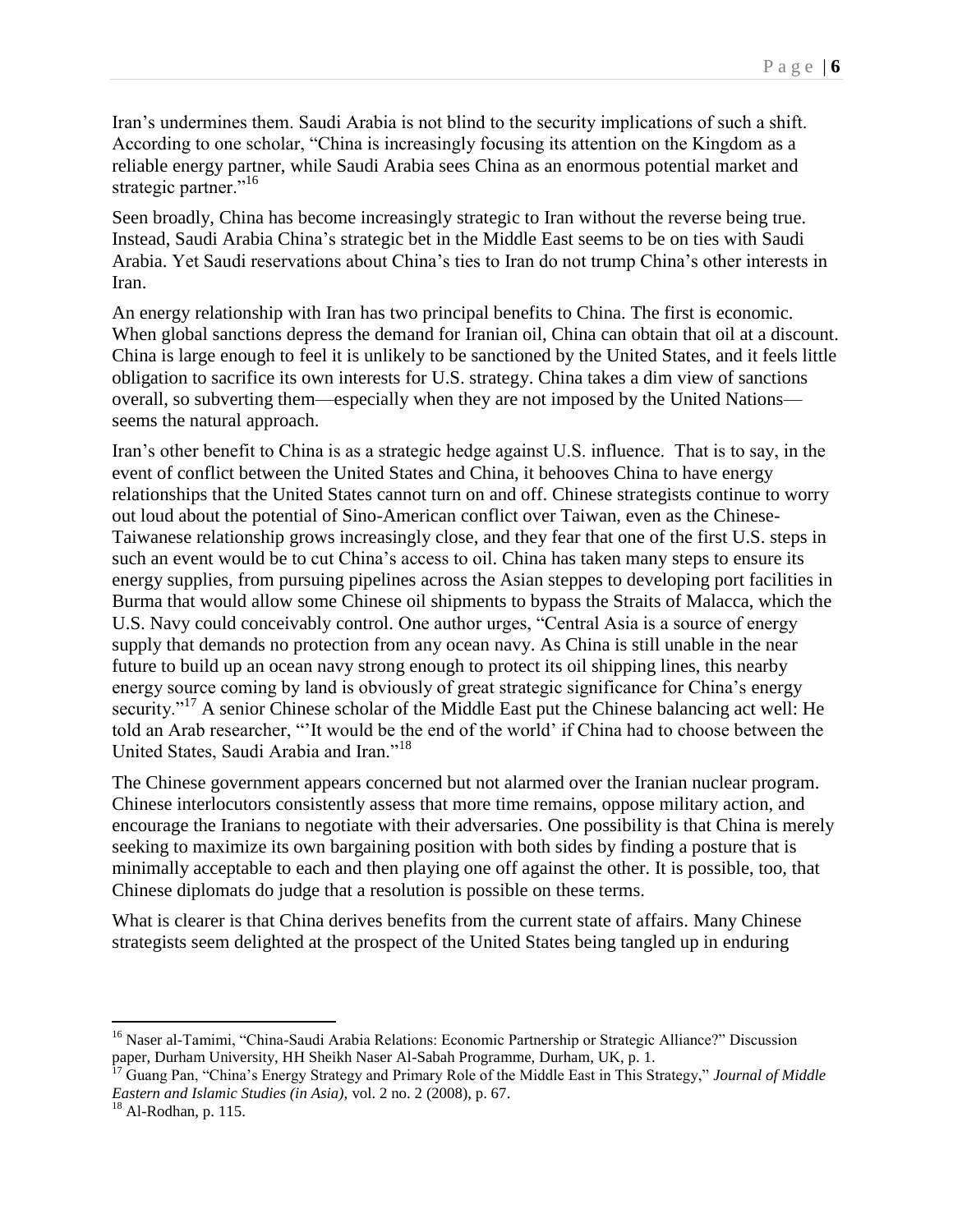tensions with Iran, which draws U.S. attention and resources<sup>19</sup> and allows others to portray the United States as a global hegemon.<sup>20</sup> Looking broadly at the region, one analyst wrote recently that

the basic orientation of China's Middle East strategy should strive to maintain peace and stability in the Middle East. On the other hand, the Middle East upheaval to a certain extent, contributed to the dispersion of the U.S. effort and contained the strategic eastward shift of the U.S. Therefore, there is no need for China to get the United States out of trouble.<sup>21</sup>

Overall, however, the Chinese position appears to flow from an assessment that China cannot much affect Iranian decision-making, and that the United States could manage the fallout of Iranian proliferation if it came to that. A senior think tank scholar close to the Foreign Ministry observed, "When we set our objectives, we know our means…[and] we have very limited means to influence the Gulf." $^{22}$ 

Some argue that the Chinese position is not quite as strategic as it is often made out to be. John Garver makes the intriguing point that the apparent contradictions in Chinese policy toward Iran are a consequence of bureaucratic politics within China. One foreign researcher quotes an anonymous Chinese scholar of the Middle East to say that the Foreign Ministry's U.S. focus prompts many Chinese experts to refer to it as "the Ministry of American Affairs,"<sup>23</sup> so strong is its push for comity with the United States. Some argue that the People's Liberation Army emphasizes U.S. hostility and a desire to undermine U.S. global influence, and the Chinese oil companies seek commercial advantage not only by buying current supplies at below-market prices, but also by using Iran's relative weakness on the international stage to secure a unique and advantageous place in Iran's energy sector. $24$ 

### **China's strategy toward Egypt and the post-revolutionary Arab states**

China's policy toward Iran has evolved over several decades and always in the shadow of U.S. policy. By contrast, China's policy toward the evolving revolutions in the Middle East required a more sudden shift in Chinese strategy and deft diplomacy. Overwhelmingly, the Chinese attitude toward political changes in the Middle East has been to view them with alarm. Further, its diplomatic approach has found limited success.

China's attitude toward political change in the Middle East is especially difficult because it is an avowedly revolutionary power that has developed its interests with governments that represent the status quo. While China's rhetoric supports popular empowerment, its actions have sought to

<sup>&</sup>lt;sup>19</sup> International Crisis Group, "The Iran Nuclear Issue: The View from Beijing" Asia Briefing No. 100, 17 February 2010, p. 4.

<sup>&</sup>lt;sup>20</sup> On Chinese schadenfreude over Iraq, see Xiong Guangqing, "The Iraq War's Weakening of U.S. Soft Power," *Academic Expression,* pp. 14-17, quoted in Michael Chase, "China's Assessment of the War in Iraq: America's 'Deepest Quagmire" and the Implications for Chinese National Security," *China Brief*, vol. 7 issue 17 (September 19, 2007).

<sup>21</sup> Yao Kuwangyi, "The Upheaval in the Middle East and China's Middle East Policy," *Journal of Middle Eastern and Islamic Studies (in Asia),* vol. 6, no. 3, (September 2012), p. 21.

 $22$  Al-Rodhan, p. 113.

 $23$  Al-Rodhan, p. 243.

<sup>&</sup>lt;sup>24</sup> Prepared Statement of John W. Garver, delivered to U.S.-China Economic and Security Review Commission, April 13, 2011.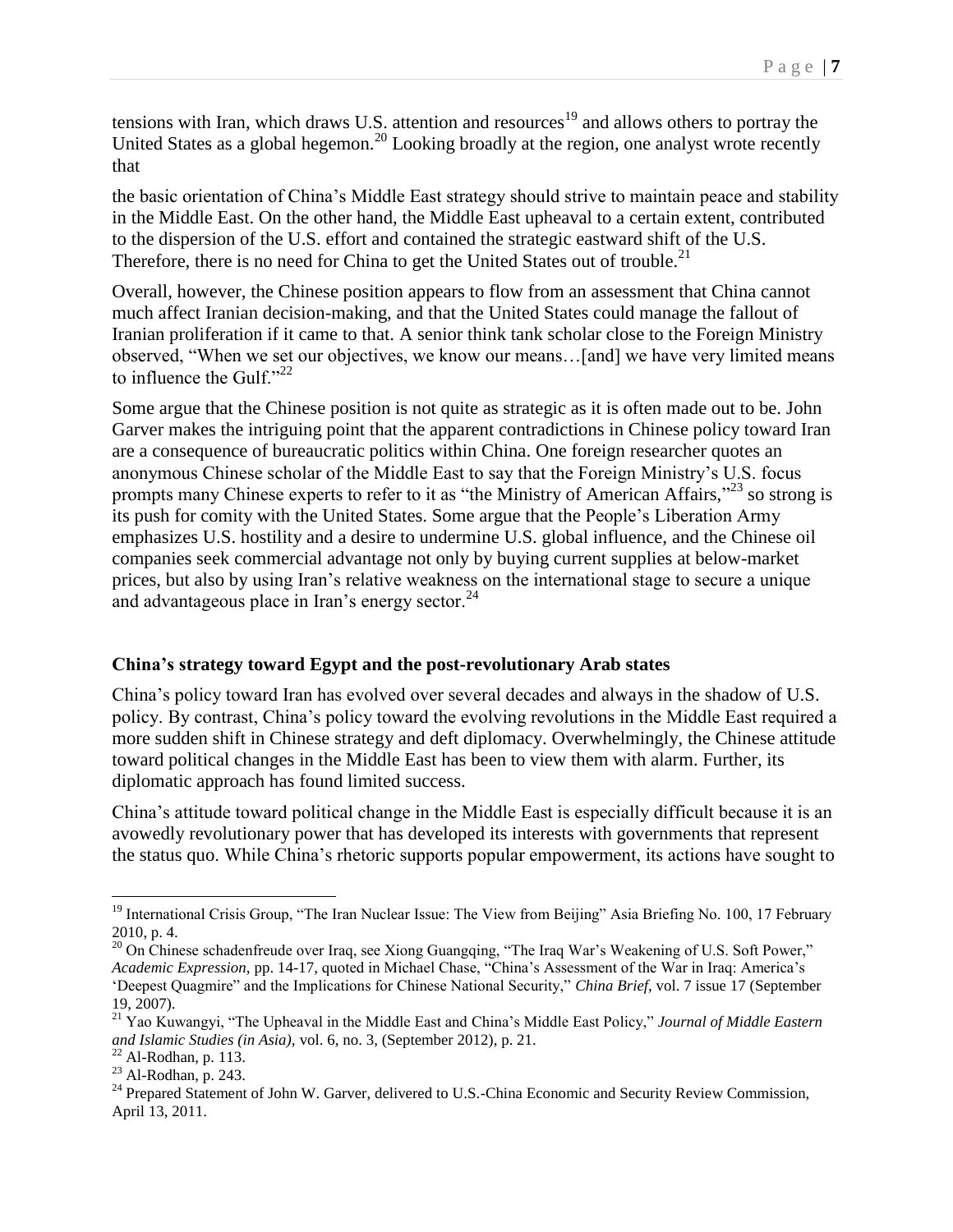develop ties with governments and to shun political movements. When those governments fell, sometimes despite official Chinese support, China found itself trying to build a position of influence on shaky foundations.

China's first challenge in the Middle East has been to understand it in a more sophisticated way than it has had to heretofore. Chinese policy has traditionally relied on a strict policy of noninterference in the domestic affairs of others, leading to a Chinese sense of disorientation when new political forces gained power in the Middle East. Chinese policy toward unrest in Asia articulated the "three evil forces"—terrorism, separatism and religious extremism—but that construction has little guidance to offer a government trying to navigate the uncertain terrain of post-uprising Middle East. Where, for example, does the Muslim Brotherhood fit into this schema, and what of the sectarian opposition party in Bahrain, al-Wifaq? Is al-Nahda in Tunisia a potential partner or a likely foe? In fact, China is not in a position to judge any of them, in part because it does not know the parties themselves, but also because it has not paid close attention to the societies from which they have sprung. According to an Arab researcher, some Arabicspeakers in Beijing refer to the Middle East section of the Foreign Ministry as *majmu at al-nahu wal-ṣarf*, or "the syntax and morphology group," because its officials' Arabic is so refined that they sound like grammar teachers. And yet, they obtained their expertise almost entirely at the University of International Languages in Beijing, leading to "major mistakes that reflected badly on China regionally and internationally. Many of [their] actions reflected China's lack of expertise and true understanding of regional complexities."<sup>25</sup>

Seen broadly, the Chinese approach has been to see the Arab uprisings principally in material terms. Uneven economic growth and high unemployment throughout the Arab world<sup>26</sup> combined with a global economic slowdown to upset a delicate internal balance.<sup>27</sup> While a diminution of U.S. global power and the communications revolution played a role, Chinese scholars have generally seen events in the Arab world as being a consequence of factors that, in a domestic context, the Chinese government is actively managing. One scholar judged that it was Egypt's privatization policy starting in 1991 that tipped the country to revolt, since as a result, "most middle class members have been laid off, restructured, marginalized, and finally added to the already large underclass."<sup>28</sup> Another echoed the overall assessment, saying, "The root cause of the unrest in the Middle East is a crisis of development, namely, a crisis of the development model.<sup>229</sup> In fact, however, what changed in Egypt was not the immiseration of the middle classes, but rather the spectacular enrichment of the upper classes, a phenomenon that has affected China as well.

China has tried to reach out to the new Arab governments tentatively. President Morsi of Egypt made his first trip outside of the Middle East to China, where he won the National Bank of Egypt a \$200 million line of credit from the China Development Bank, as well as agreements for future cooperation in a number of areas. But for all of the excitement over the rising relations between

 $^{25}$  Al-Rodhan, pp. 110-11.

<sup>26</sup> See, for example, Wu Bingbing, "Change in the Middle East: The case of Egypt," *Journal of Middle Eastern and Islamic Studies (in Asia),* vol. 6, no. 1 (2012), p. 24.

<sup>27</sup> An Huihou, "The Reasons and Consequences of Political and Social Unrest in Arab Countries," *Journal of Middle Eastern and Islamic Studies (in Asia)*, vol. 6, no. 2 (June 2012), p. 3.

<sup>28</sup> Dai Xiaoqi, "Political Changes and the Middle Class in Egypt," *Journal of Middle Eastern and Islamic Studies (in Asia),* vol. 6, no. 2 (June 2012), p. 72.

<sup>29</sup> Liu Zhongmin, "On Political Unrest in the Middle East and China's Diplomacy," *Journal of Middle Eastern and Islamic Studies (in Asia),* vol. 6, no. 1 (2012), p. 4.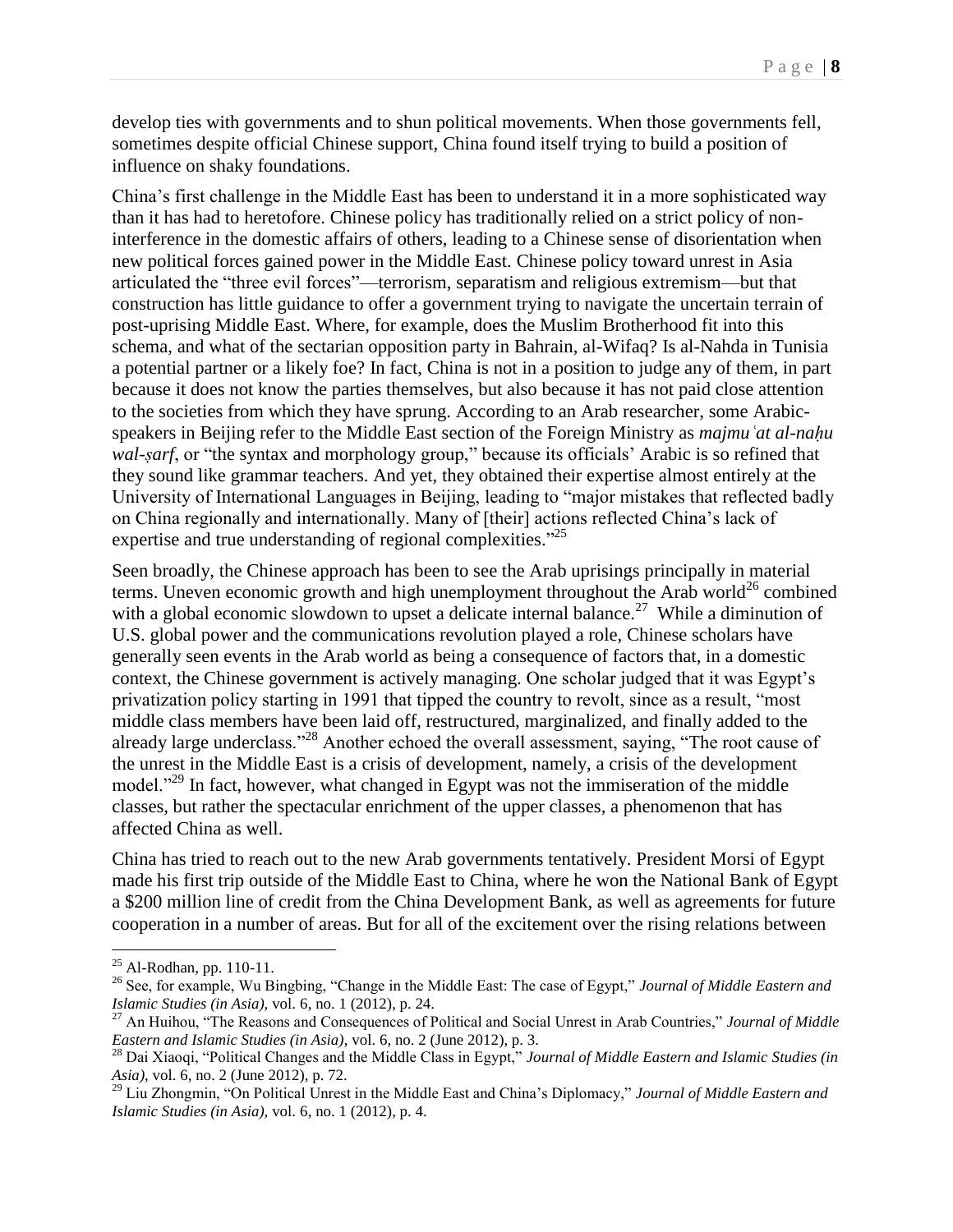Egypt and China, deep disagreements remained. Reportedly, Chinese officials were unable to get appointments with Egyptian counterparts for months after Mubarak fell, because of China's support for Mubarak through the period of street protests that brought him down. Further, Morsi sought to sway his Chinese hosts to change their non-intervention policy in Syria, which Egypt sees as threatening to security in the entire region. Taken as a whole, China's regional diplomacy has been more cautious than it has been deft, and its close ties to fallen regimes have damaged China's reputation.

For some Chinese analysts, the difficulties with new Arab governments in Tunisia and Egypt are a sign that Chinese diplomacy can no longer afford to be as reactive as it has been in the past. One author notes that "China's contact with the Muslim Brotherhood in Egypt and the National Transitional Council of Libya was apparently lagging behind that of other Great Powers,"<sup>30</sup> and urged "more efforts…to diversify China's diplomatic actors and channels in the Middle East, [and] in particular, increase China's contact with political oppositions in Middle Eastern countries."<sup>31</sup>

Uprisings in Egypt and Tunisia happened so quickly that it was hard for China to respond. Conflict in Libya and Syria, by contrast, dragged on for months and months, allowing China to consider (and sometimes reconsider) its policies. In Libya, China supported sanctions imposed in UNSC Resolution 1970 and abstained from UNSC Resolution 1973, which had the effect of allowing NATO troops to support rebels fighting against Muammar el-Qaddafi. China was unable to reap much benefit from its actions, however, for several reasons. First, it almost immediately tried to hedge on its support for isolating Libya, perhaps to protect more than \$8 billion in contracts it had in the country. The rebels who eventually came to power noted months of Chinese statements expressing "regret" over NATO airstrikes and emphasizing respect for Libya's sovereignty. They saw the Chinese effort at neutrality as de facto support for Qaddafi.

Second, documentary evidence emerged of Chinese offers of support to Qaddafi in July 2011, five months after the rebellion started and after the imposition of a UN weapons embargo made such assistance illegal.<sup>32</sup> China seems to have been looking to bet on both sides, supporting the status quo while opening a door to Qaddafi's foes.<sup>33</sup> It did not work out so well in practice. China's efforts to split the difference between support for and opposition to Qaddafi received a blow when a spokesman for the Libyan oil company AGOCO said in August 2011, "We don't have a problem with western countries like Italians, French and UK companies. But we may have some political issues with Russia, China and Brazil."<sup>34</sup> China's instinct to support the regional status quo once again ran aground on the rocks of a changing Middle East.

The Libya lesson that Chinese decisionmakers seem to have applied to Syria, however, is that they were insufficiently opposed to international action. China has vetoed three UN Security

 $\overline{a}$  $30$  Ibid., p. 10.

 $31$  Ibid., p. 16.

**<sup>32</sup>** Graeme Smith, "China offered Gadhafi huge stockpiles of arms: Libyan memos," *Toronto Globe and Mail,*  September 2, 2011, [http://www.theglobeandmail.com/news/world/china-offered-gadhafi-huge-stockpiles-of-arms](http://www.theglobeandmail.com/news/world/china-offered-gadhafi-huge-stockpiles-of-arms-libyan-memos/article1363316/)[libyan-memos/article1363316/.](http://www.theglobeandmail.com/news/world/china-offered-gadhafi-huge-stockpiles-of-arms-libyan-memos/article1363316/)

 $\frac{33}{33}$  China's foreign minister hosted both Qaddhafi's foreign minister and the head of the Transitional National Council in Beijing in June 2011. See, for example, "Libya: China welcomes opposition figure Mahmud Jibril," *BBC*, June 21, 2011, [http://www.bbc.co.uk/news/world-africa-13853210.](http://www.bbc.co.uk/news/world-africa-13853210)

<sup>34</sup> Svetlana Kovalyova and Emma Farge, "ENI leads Libya oil race, rebels warn Russia, China," *Reuters*, August 22, 2011, [http://www.reuters.com/article/2011/08/22/ozatp-libya-oil-idAFJOE77L0DN20110822.](http://www.reuters.com/article/2011/08/22/ozatp-libya-oil-idAFJOE77L0DN20110822)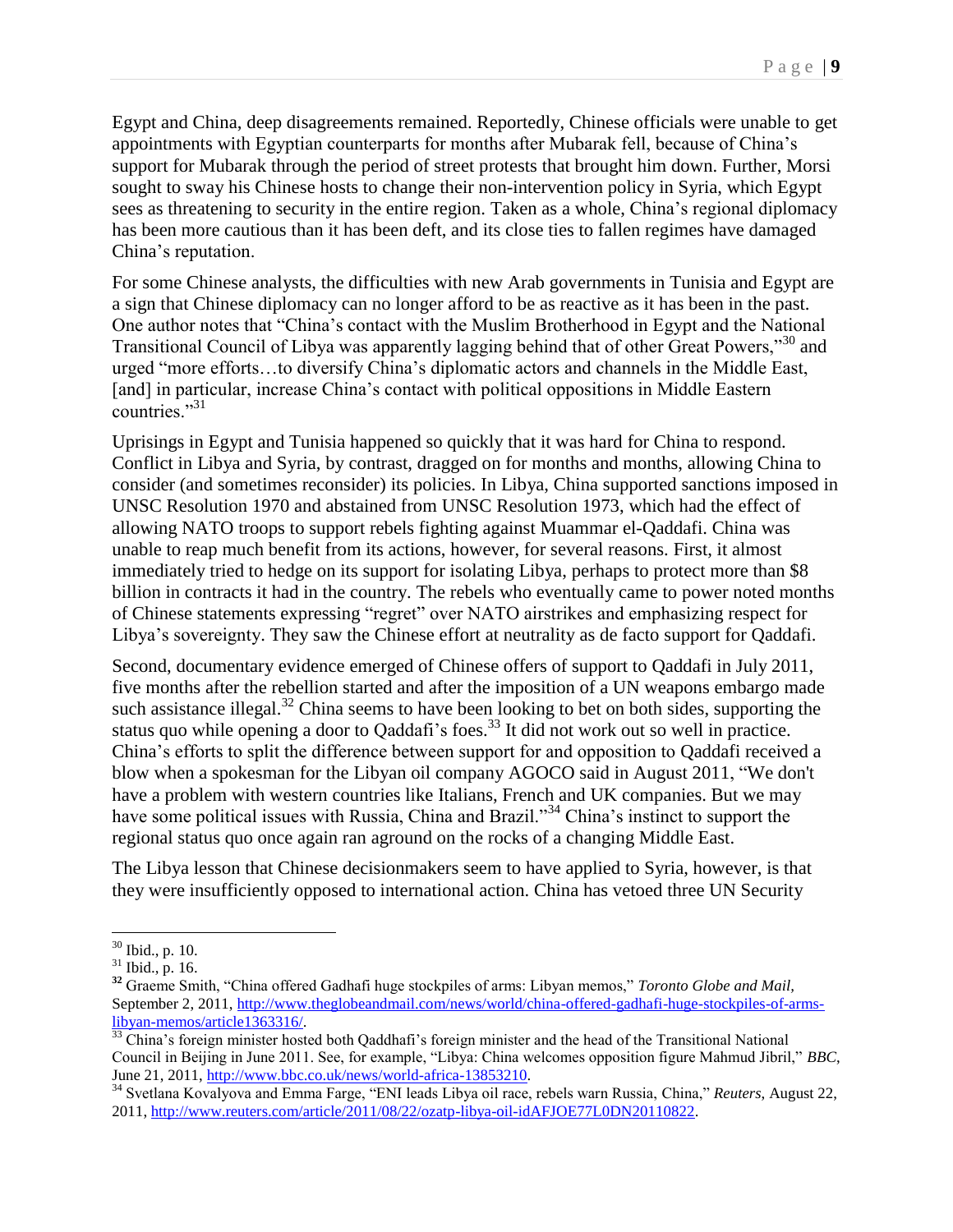Council Resolutions on Syria, and its calls for dialogue are consistent, regardless of the framework for such dialogue or the situation on the ground. China's Syria posture is likely guided by the geostrategic logic of supporting Russia and Iran against Western-led opposition. That support means that Bashar al-Assad is not as isolated as Qaddafi was and that Chinese policy opposing intervention in Syria is not isolated, either.

But while China remains adamant in its opposition to international military action, it has reached out to the Syrian opposition much more effectively than it did in Libya. In fact, 24 hours after China cast a UNSC veto, a Syrian opposition delegation visited Beijing at the government's invitation for consultations.<sup>35</sup> In China's careful fashion, one can note simultaneously that the group only met a mid-level official and did not represent a diplomatic affront to the government of Syria, and also that China has reached out actively to the potential future rulers of the country.

#### **Overall assessment**

In a perfect world, China would seem to prefer not to have a Middle East policy. Closer to home, in Asia, it knows the landscape well, it has a long history, and it occupies a dominant position. Strength in Asia propels China to the global stage, and it seems delighted at the prospect of being regarded as a near-peer of the United States. While China still feels vulnerable to American might now, China also feels that power is shifting in its direction. If China could limit itself to worrying principally about Asia and the United States, it would have plenty of challenges on its hands, but it would also see the prospect of considerable reward.

And yet, it is continually drawn westward, toward more treacherous ground. For China, the Middle East is complicated, it is conflictual, it brings tremendous scrutiny, and the United States seems to have something of a home-court advantage. Chinese reliance on the Middle East highlights China's continued vulnerability to U.S. power, especially when it comes to safeguarding global trade. China's instinct is to tread lightly. As one scholar noted, "Many Chinese felt the Gulf was a 'graveyard of great powers' and they wanted to avoid getting involved. Many also understood the limits of Beijing's power and were reluctant to be involved in a region over which they had little influence."<sup>36</sup> And yet, China's energy consumption patterns make the region hard to avoid.

Some in China seek to equivocate, while some advocate embracing the challenge head on and adopting a can-do attitude to further Chinese interests. One of the latter is Wang Jisi, a leading Chinese academic and the dean of the School of International Studies at Beijing University. He wrote an article in October 2012 that seemed to argue for a different Chinese strategy for what the United States calls the Middle East and what Asian diplomats often call West Asia. It calls for China to turn to the Middle East with a more proactive strategy that seeks cooperation with the Western powers over shared concerns. Departing from the traditional Chinese approach, he urged "creative intervention" to further Chinese interests. His article contains an explicit call for broad investment in understanding the societies and cultures of the region and an implicit

<sup>35</sup> Yun Sun, "Syria: What China Has Learned From its Libya Experience," *Asia-Pacific Bulletin*, no. 152 (February 27, 2012), [http://www.eastwestcenter.org/sites/default/files/private/apb152\\_1.pdf,](http://www.eastwestcenter.org/sites/default/files/private/apb152_1.pdf) p. 2.

<sup>36</sup> Al-Rodhan, p. 241.